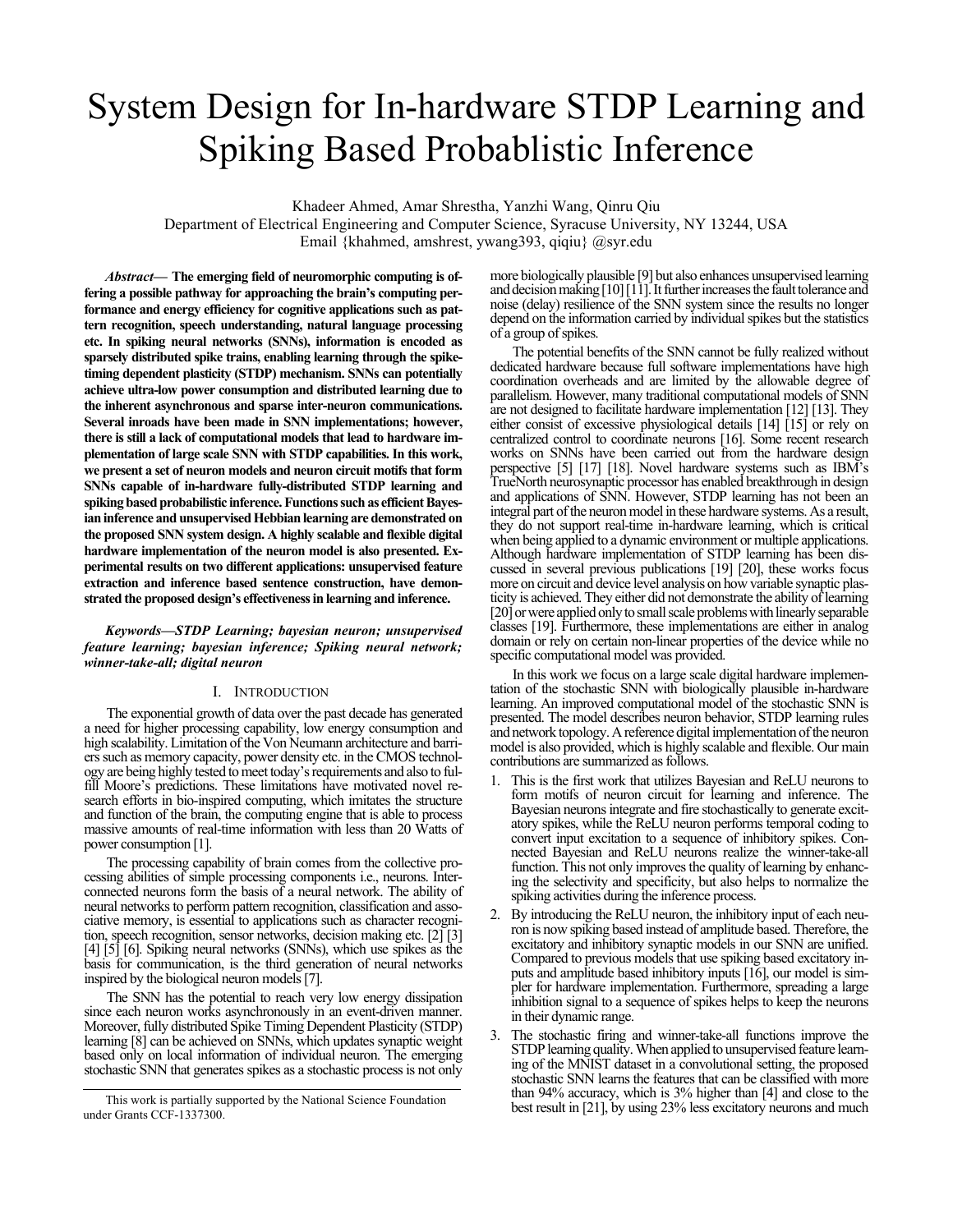simpler computations.

- 4. A reference hardware implementation of the generic neuron model is presented. With careful resource sharing and pipelining, each hardware neuron requires only two adders, one multiplier and 209KB of memory to instrument both learning and inference for up to 256 logical neurons with 16-bit data precision. The proposed design achieves a maximum spiking rate at 2000Hz (which is about 10 times of the average firing rate of neurons in an active brain.) Tradeoffs between hardware cost and classification accuracy is discussed.
- 5. Comprehensive experimental results on two different applications: unsupervised feature extraction and inference-based sentence construction, have demonstrated the effectiveness of the proposed stochastic SNN in terms of in-hardware learning and inference.

### II. RELATED WORK

A dedicated hardware implementation of the SNN is a very attractive option for a large variety of applications due to its significant potential in energy efficiency. The biological neuron models are bulky and complicated, thus not suitable for large-scale implementations. Neurogrid, developed at Stanford University for simulation of biological brains [22], uses analog circuits to emulate the ion channel activity and uses digital logic for spike communication. BrainScaleS is another hardware implementation that utilizes analog neuron models to emulate biological behavior [23]. These implementations have been focusing on biologically realistic neuron models and are not optimized for large-scale computation. IBM has come up with the TrueNorth architecture which is digital and optimized for large-scale applications and contains 4096 cores with 256 neurons in each core [24]. None of the above hardware systems support real-time in hardware STDP learning. Several existing efforts address hardware implementation of the STDP function [19] [20]. Their main focus is how to use nonlinear property of resistive RAM [19] or analog circuit [20] to realize variable synaptic weights. [19] applies a ReRAM array to memorize the EEG signal of three vowels and [20] does not provide experimental data to demonstrate the circuit's ability to learn. Neither of them give details of their computational model.

Models of spiking neurons have been studied in previous works. Authors of [2] introduced a model that uses active dendrites and dynamic synapses with an integrate-and-fire neuron for character recognition. Reference [3] implements spiking self-organizing maps using the leaky-integrate-and-fire neurons for phoneme classification. Work in [5] uses the Siegert approximation for integrate-and-fire neurons to map an offline trained deep belief network onto an event-driven SNN suitable for hardware implementation. Work in [6] implements a largescale model of a hierarchical SNN that integrates a low-level memory encoding mechanism with a higher-level decision process to perform visual classification task in real-time. It models Izhikevich neurons with conductance-based synapses and uses STDP for memory encoding.

All of the above mentioned models have deterministic functions. The stochastic nature in spike patterns has already been found in the lateral geniculate nucleus (LGN) and the primary visual cortex (V1) [9]. Ignoring the randomness in a neuron model not only limits its effectiveness in sampling and probabilistic inference related applications [14] [15], but also reduces its resilience and robustness. A stochastic neuron model and its STDP learning rule are presented in [16]. The resulting network is used to classify simple patterns. We improve this model for a superior learning ability and a simpler hardware implementation. We also apply the network for large scale applications such as unsupervised feature extraction for the MNIST dataset.

## III. IMPROVED MODEL FOR STOCHASTIC SNN

# *A. Existing model and limitations*

Fig. 1 shows a stochastic neuron model proposed in [16]. The membrane potential  $u(t)$  of neuron Z is computed as the difference between the excitatory input and the common inhibition  $I(t)$ .



Fig. 1. A generic neuron model with centralized inhibition

$$
u(t) = w_0 + \sum_{i=1}^{n} w_i \cdot y_i(t) - I(t)
$$
 (1)

where  $w_i$  is the weight of the synapse connecting  $Z$  to its  $i^{\text{th}}$  presynaptic neuron  $y_i$ ,  $y_i(t)$  is 1 if  $y_i$  issues a spike at time t (otherwise is 0), and  $w_0$  models the intrinsic excitability of the neuron  $Z$ . The stochastic firing model for  $Z$ , in which the firing probability depends exponentially on the membrane potential, is expressed as

$$
prob(Z \text{ fires at time } t) \propto \exp(u(t)) \tag{2}
$$

The learning function involves updating the weight  $w_i$  of  $i<sup>th</sup>$  synapse and the intrinsic excitation  $w_0$  of the neuron. Their changes are calculated as:

$$
\Delta w_i =\n\begin{cases}\n\zeta e^{-w_i} - 1, & \text{if spike occurred in STDP window} \\
-1, & \text{if there is no spike in STDP window} \\
\Delta w_0 = e^{-w_0} \cdot z - 1\n\end{cases}\n\tag{4}
$$

The above equations are scaled with a constant learning rate to perform the final update. It can be proven that [16], based on this learning rule *wi* converges to the log of the probability that the presynaptic neuron  $y_i$  fired within the STDP window before neuron  $Z$  fires, and the firing probability of Z calculated by Eqn. (2) is the Bayesian probability of  $\widetilde{Z}$ given the condition of its input neurons  $y_1, y_2, \dots, y_n$ .

This neuron model has a dedicated common inhibition signal  $I(t)$ for every neuron. The inhibition is generated by a central controller, which limits the scalability of the SNN system. Moreover, the inhibitory synapse (which provides  $I(t)$  signal) is amplitude (instead of spiking) based, which results in non-uniformity in synapses and significantly increases the complexity for hardware implementations. Obviously, the generation and utilization of amplitude based inhibition is not compatible with the rest of the spiking based system. Also, this generic model is difficult to stabilize. A small change in the membrane potential will be amplified due to its exponential relation with the firing probability.

To overcome these shortcomings, we propose to improve the original model by: (1) using ReLU neurons to convert a large inhibition signal to a sequence of spikes, (2) unifying the excitatory and inhibitory synapses,  $(3)$  limiting the range of membrane potential  $u(t)$  of the Bayesian neurons,  $(\overline{4})$  connecting the Bayesian neurons and ReLU neurons to form the winner-take-all (WTA) circuit, which is the building block of proposed stochastic SNN. The details of these improvements are discussed below.

# *B. Improved inhibitory spike generation using ReLU*

A Bayesian neuron is memoryless and its firing rate depends on the instantaneous membrane potential, which is limited to a relatively narrow range in order to maintain the stability of the system. Any input outside the range will be truncated. This affects the inhibition process significantly since all the neurons inhibits each other, and the accumulated amplitude of the inhibition spikes will have a large range. Our solution is to spread the large inhibition signal over time. Instead of using amplitude to indicate the strength of inhibition, we spread it over time and use the duration of spikes to represent the strength of inhibition. This conversion mechanism is achieved by using a spiking Rectified Linear Unit (ReLU) neuron.

The ReLU function is defined as  $Z = max(0, u(t) - U_{th})$ where Z is either one or zero,  $U_{th}$  is a constant threshold, and  $u(t)$  is the membrane potential of this neuron calculated as  $u(t) = u(t -$ 1) +  $\sum_{i=1}^{n} w_i \cdot y_i(t) - ZU_{th}$ . In other words, the membrane potential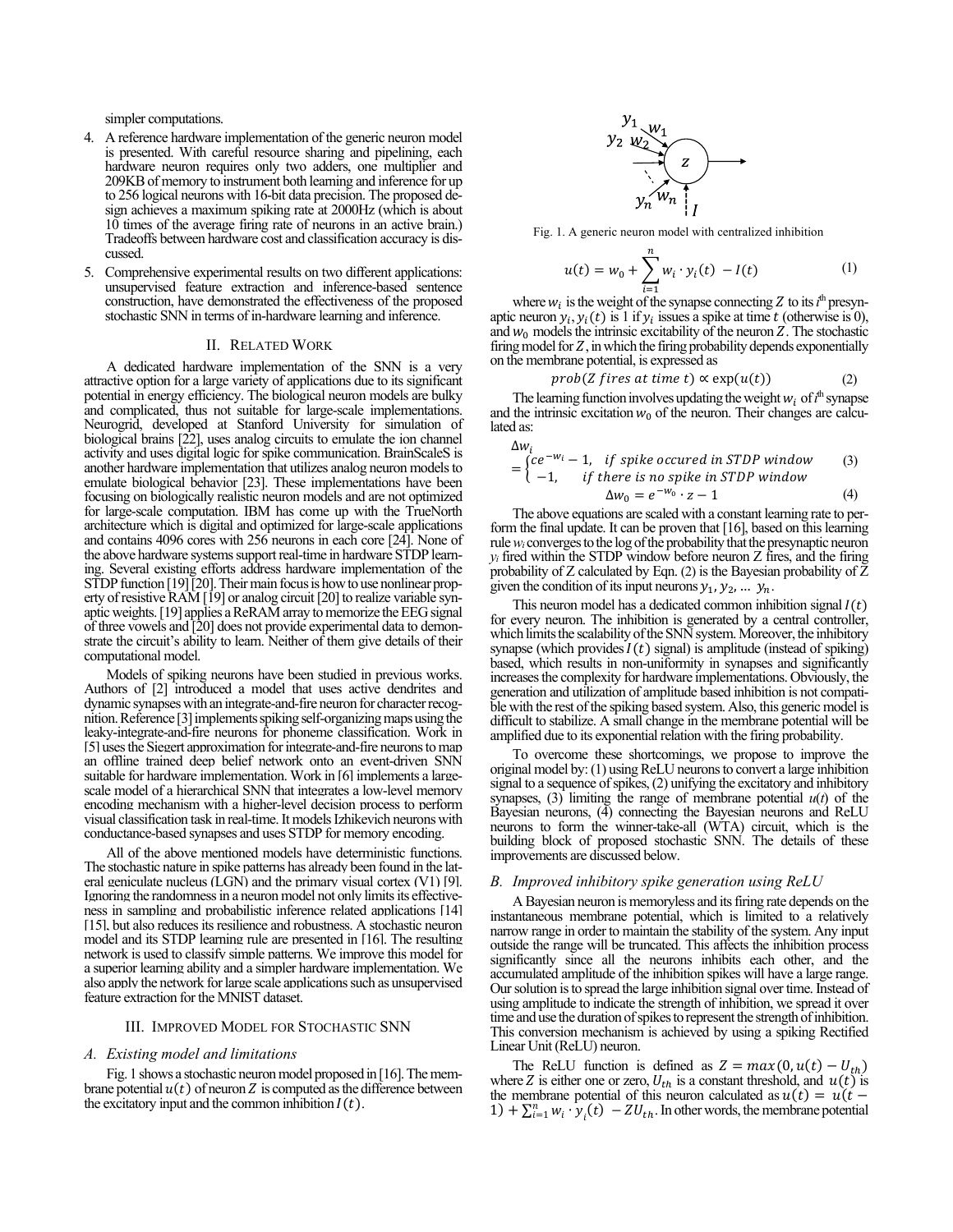of a ReLU neuron accumulates every weighted input spike and discharges over time as a burst firing pattern. In our implementation, the spiking threshold  $U_{th}$  is set to 1, and after each spike generation, the membrane potential is reduced by the threshold value. This assures that accumulated membrane potential is discharged faithfully over time.

Converting the inhibition signal from the amplitude domain to time domain not only helps to keep the neuron in its dynamic range, but also leads to simplified hardware design, as will be shown next.

# *C. Improved Bayesian neuron model*

In our model the excitatory and inhibitory inputs are treated in a uniform way since both are spiking based. Synapses with a positive weight induce excitation and synapses with negative weight provide inhibition. In this way, the dedicated common inhibition  $I(t)$  is no longer needed. Eqn. (1) can now be rewritten as:

$$
u(t) = w_0 + \sum_{i=1}^{n} w_i \cdot y_i(t)
$$
 (5)

In Eqn.(2), small variations of  $u(t)$  resulting from the synaptic weight changes will have an exponential impact on the firing probability, which is not desirable. To mitigate this effect we introduce a *range mapping function*. This function is a parameterized sigmoid function for representing more flexible S-shaped curves:

$$
u'(t) = A + B/(1 + \exp(-(u(t) - C) \cdot D))
$$
 (6)

The above equation has four parameters for shape tuning. Parameters; *A* provides the Y-axis offset, *B* performs scaling along the Y-axis, *C* provides the X-axis offset and finally *D* performs scaling along the X-axis. It maps a range of  $u(t)$  to a different range  $u'(t)$  and the out-of-range  $u(t)$  to asymptotic values of the function. In this way we can make sure that the membrane potential always lies within the dynamic range of the neuron. After mapping,  $u(t)$  in Eqn. (2) should be replaced by  $u'(t)$ .

Two examples for Eqn. (6) are shown in Fig. 2. Curve (a) expands the input range  $(10, 20)$  to the output range  $(-10, 50)$ . Any input value outside (10, 20) is asymptotically mapped to -10 or 50. Curve (b) compresses the input range (10, 60) to an output range (-10, 10) with asymptotic values for out-of-range inputs. For specific applications, the network topology is given and so is the possible range of the synaptic weights. Therefore, it is not difficult to have a rough estimation of the maximum and minimum values of the accumulated inputs of a particular neuron and a range mapping function can be chosen accordingly.

To sum up, the proposed neuron model handles all synaptic inputs uniformly, and its membrane potential can be constrained within a fixed range. Such regularity reduces the hardware implementation complexity. The range-limiting function also provides the means to adjust the membrane potential and consequently the firing rate across neurons without retraining the entire network.



Fig. 2. Range modifier behavior

To obtain Poisson spiking behavior we adopt the method introduced in [25]. The spiking rate  $\lambda(t)$  is an exponential function of the inputs, which is represented by Eqn. (7). To generate a Poisson process with time-varying rate  $\lambda(t)$ , the *Time-Rescaling Theorem* is used. According to the theorem, when spike arrival times  $v_k$  follow a Poisson process of instantaneous rate  $\lambda(t)$ , the time-scaled random variable  $\Lambda_k = \int_0^{\nu_k} \lambda(v) dv$  follows a homogeneous Poisson process with unit rate. Then the inter-arrival time  $\tau_k$  satisfies the exponential distribution with unit rate.

$$
\tau_k = \Lambda_k - \Lambda_{k-1} = \int_{\nu_{k-1}}^{\nu_k} \lambda(\nu) d\nu \tag{7}
$$

To find the next spiking time  $v_k$ , we generate a random variable satisfying exponential distribution with unit rate, which represents  $\tau_k$ .<br>The integral in Eqn. (7) cumulates the instantaneous rates from Eqn. (2) over time until the integral value is greater than or equal to  $\tau_k$ . Once this happens it implies that the interspike interval has passed and a spike is generated accordingly. Using this method we can generate the Poisson spiking behavior based on the state of the neuron.

# *D. Winner-take-all circuit*

The WTA circuit is a recurrent network where a set of neurons compete with each other for activation. Fig. 3 shows a neural circuit to laterally inhibit a group of Bayesian neurons in a *winner-take-all* manner. Each Bayesian neuron has an associated ReLU neuron, which collects and integrates input from other Bayesian neurons within this competing set and convert the accumulated signal into a sequence of inhibition spikes. The model avoids centralized generation of the inhibition signal, therefore there is no need to synchronize neuron activities. This makes hardware implementation simple and distributed.

Hard or soft WTA behavior can be achieved based on the degree of inhibition delivered. *Hard WTA* happens when the inhibition is strong such that it brings down the firing rate of the non-preferred Bayesian neurons to zero, resulting in only one neuron with the highest excitation being active. Hard WTA can be used for unsupervised feature extraction for enabling each neuron to learn a unique feature. On the other hand, if plural voting action is required within the set, the degree of inhibition is tuned to be moderate. This makes Bayesian neurons fire with different stable rates which is the *soft WTA* behavior where firing rates are proportional to their relative excitation levels. Soft WTA helps to retain more information in probabilistic inference.

The WTA circuit is the basic building block for our SNN. In Section V we demonstrate that it can be used to implement a set of filters for kernel feature extraction in the convolutional layer for image recognition, or a lexicon of words or phrases for language processing.



#### IV. HARDWARE ARCHITECTURE OF DIGITAL NEURON MODEL

Keeping reliability, scalability and flexibility as the primary focus we choose digital implementation over analog. This section presents a reference design of a hardware neuron. Two functions are supported by the hardware,  $(1)$  membrane potential update and spike generation, also referred as the "recall" function, (2) synapse weight update based on STDP rule, also referred as the "learning" function. For lower hardware cost and power consumption, each set of hardware is used to evaluate the recall and learning function of multiple neurons in the SNN in a pipelined manner. We refer to the hardware implementation as *physical neu- rons*, and the neurons in the computational model as *logical neurons*.

### *A. Major components*

Approximation and resource sharing techniques are adopted in the proposed design to reduce hardware complexity. Instead of directly implementing Eqn. (6), we approximate it using a piecewise linear func-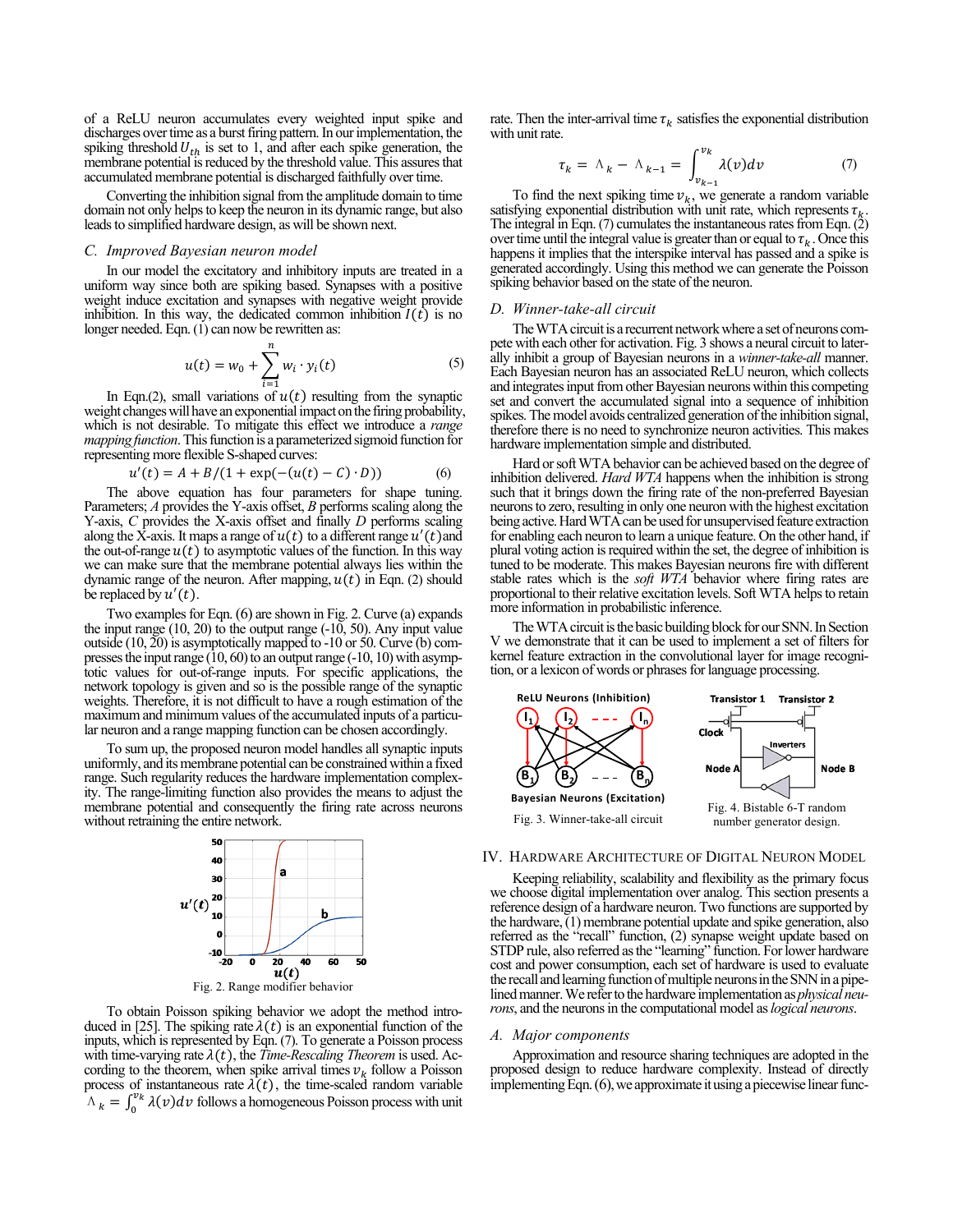

Fig. 5. Dataflow graph for pipelined recall and learning

*2 rd, 1 wr port*

**W**

tion. The asymptotic regions of the curve are approximated with constant values, while the rest of the curve is approximated with a straight line represented as  $u'(t) = m \cdot u(t) + c \overline{u}$  where m is the slope of the line and  $c$  is the Y-axis intercept. In this way, the range mapping function can be implemented using a multiplier and an adder. The exponential relation between the firing rate and membrane potential (i.e. Eqn. (2)) is realized with an exponential lookup table, which reduces the compute and area requirement.

To generate the Poisson firing pattern as described by Eqn. (7), we use a geometric distribution instead of an exponential distribution as discrete values are required. A random number is drawn whenever a spike is generated. The traditional shift register based pseudo random number generator will require a significant amount of area and power with a limited degree of randomness. Motivated by the Intel's design for Ivy Bridge [26], we adopt a 6-transistor (6-T) random number generator as shown in Fig. 4, which comprises a bistable structure and two pull-up transistors. When the clock signal is in the low phase, both Node A and Node B are pulled up (close) to *V<sub>dd</sub>*. When the clock signal is in the highphase, both pull-up transistors are cut-off and the bistable begins evaluation phase. During evaluation, any noise or disturbance will drive the bistable out of the unstable equilibrium point (Node  $A = N$ ode  $B =$ *Vdd*/2) and make one of them logic 1. Nodes A and B will become logic 1 with equal probability because the noise will incur equal probability of positive and negative effects on the node voltage. Extensive experiments have been conducted on this design, demonstrating its effectiveness and 5% tolerance level on process variations.

This random number generator is used to compute the geometric distribution which represents the next spike generation time. The significant values in a geometric distribution lie within a small range, hence the random number is directly used with a programmable mask for fine tuning. The exponential lookup table along with multiplier and an additional adder is used to realize Eqn. (3) and (4).

Two memory banks are needed in the hardware implementation. The first one is a configuration memory, which stores the parameters such as learning rate and the coefficients of the range mapping function. The second is the neuron status memory. It stores the weight and the accumulated inter-spike time (as calculated by Eqn. (7)) for each synapse and STDP window status. Each neuron requires 806 bytes of neuron status memory and 13 bytes of configuration memory.

#### *B. Dataflow graph and architecture*

Fig. 5 shows the data flow graph (DFG) of the learning and recall functions of a Bayesian neuron. The operations in blue are required for both learning and recall functions. They calculate the membrane potential and evaluate spike firing conditions. The weight of each input synapse is read from status memory and accumulated according to Eqn. (5). We assume that each neuron has a maximum of 256 input synapses. For cycle memory read, and 256 addition operations into one 256-cycle addition. Due to data dependency, the addition starts one cycle later than the memory read. The calculation of membrane potential  $u(t)$  will then go through range mapping, spiking rate generation and Poisson firing steps as indicated in the DFG.

The operations in orange are required only for the learning function. They will be executed only when learning is enabled and either a spike is issued within the STDP window or the STDP window has expired. In both cases, the original synaptic weight will be read out and the updated synaptic weight will be written back. If a spike is issued within the STDP window, the exponential LUT lookup and multiplication will be executed to calculate the  $\Delta w_i$  according to the first part of Eqn. (3). Otherwise, if the STDP window expires, the *Exp update* block will be skipped and a constant negative  $\Delta w_i$  will be used to update the synaptic weight according to the second part of Eqn. (3). No action will be taken in all other cases. Our simulation shows that these learning related operations are only executed with less than 17% probability during the learning stage. The fact that online learning is performed much less frequently compared to recall leads to lower total power consumption. Again, the operations performed on 256 synaptic weights  $(w_i)$  plus one intrinsic weight  $(w_0)$  is chained into a 257-cycle operation. To achieve high throughput, a 4-stage pipelined multiplier is used. As a result it takes 260 cycles to process 257 multiplications in the data flow graph. Because the synaptic weight can only be updated after the condition for firing is evaluated, the learning function of the  $(i-1)$ <sup>th</sup> logical neuron can overlap with the recall function of the  $i<sup>th</sup>$  logical neuron.

An analysis on the data flow graph shows that two adders and one multiplier are needed as computational resources. It also shows that the neuron status memory must have two read ports and one write port. With these resources the overall latency to evaluate the recall and learning functions of a logical neuron is 526 cycles and the throughput is 267 cycles per logical neuron. We define the time to evaluate all 256 neurons in a core as the *neuron evaluation cycle* (*NEC*). One NEC consists of  $267*256 + 259 = 68,611$  clock cycles.

Based on the above analysis, we developed a digital architecture with 16-bit fixed-point precision for the neuron model encompassing both recall and learning circuits. Fig. 6 shows the datapath of our design. The controller is divided into two state machines, one for recall and the other for learning. By disabling the learning module and stochastic firing function, the same design can be used to implement integrate and fire as well as the ReLU neurons.

#### V. EXPERIMENTS

To validate its functionality, we applied the neuron model on two different applications. In the first experiment, the neuron model is used to perform unsupervised feature learning and extraction of hand written digits. With this experiment, we will demonstrate the in-hardware learning capability of the neuron model. The potential tradeoff between hardware complexity using fixed point arithmetic and detection quality will be discussed. The second experiment demonstrates the model's capability of performing Bayesian inference, where it is applied for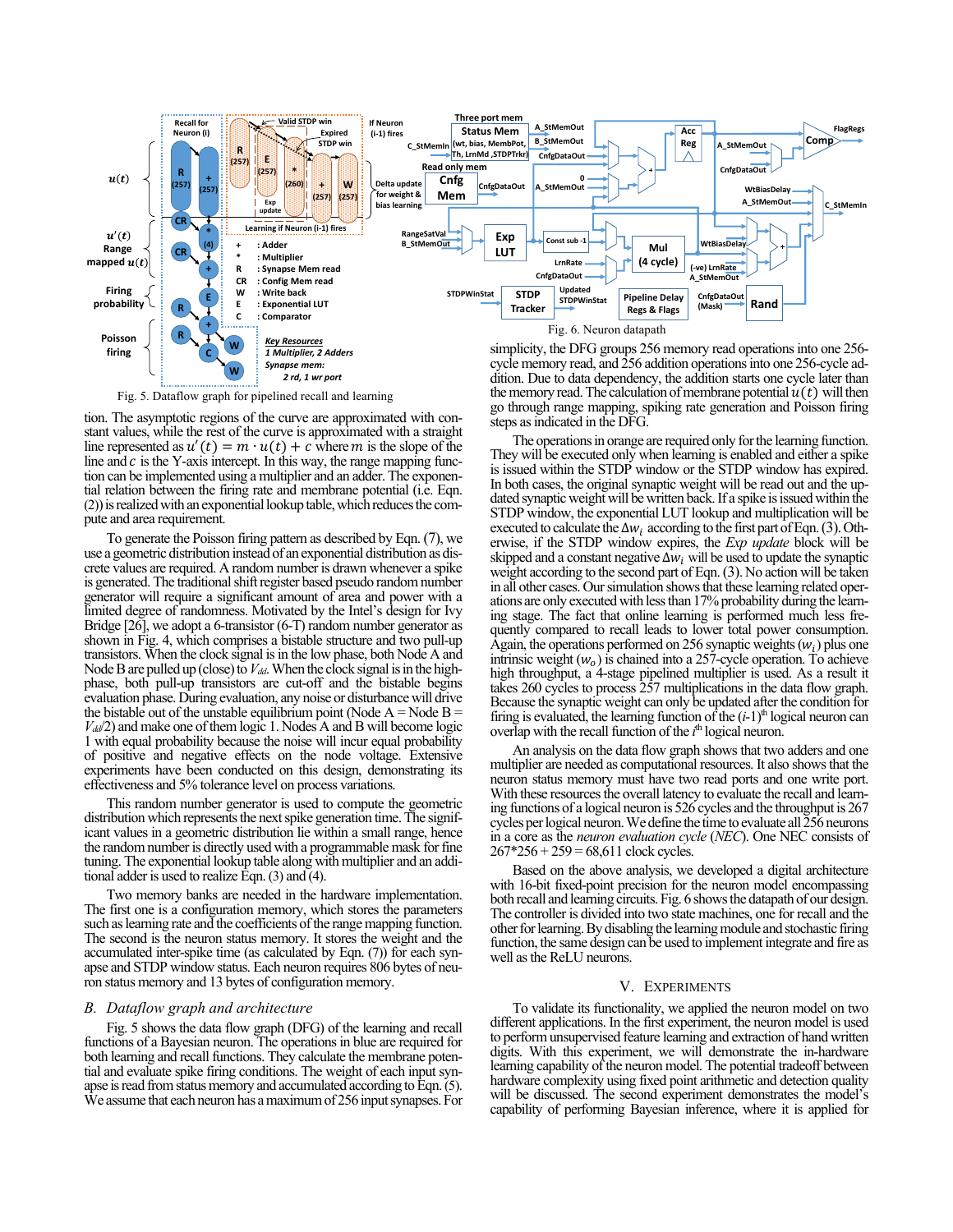

sentence construction with a learned natural language model.

#### *A. Unsupervised Feature Learning and Extraction*

The stochastic firing and STDP learning enables unsupervised feature learning and extraction, which is the function of the base layer in every convolutional network for image recognition. The MNIST dataset is used for the proposed model to learn features of handwritten digits ranging from '0' to '9'. We use 2000 randomly selected samples from the training set to learn the features and tested against 2000 images randomly picked from the testing set. For all the experiments we use binary MNIST images.

A convolutional neural network was constructed using the Bayesian neurons. Kernels with two different sizes are tested, 5x5 and 7x7. For both kernel sizes we set the X and Y strides to be 2 pixels. Each kernel is mapped to 9 features, implemented by 9 Bayesian neurons in the output layer. Each neuron of the Bayesian output layer is connected to all input neurons of the kernel. The input neurons perform population coding of input pixels, with two neurons representing black and white value of each input pixel. The neurons in the input layer fire, facilitating the Bayesian neurons to fire. Based on their relative spike-timings, the weight of the synapse is updated. A ReLU neuron based inhibition layer is attached to the output layer and implements the hard WTA function to ensure that only one feature will be activated for each kernel and each Bayesian neuron learns a unique feature. The setup for learning and testing a 5x5 kernel is shown in Fig. 7. The input layer consist of 50 neurons, and the output and inhibition layers both have 9 neurons. When an input neuron is active, it fires at a 10% probability. The learning rate is fixed at 0.01, and the STDP period is 30 neuron evaluation cycles for the experiments.

The stochastic SNN performs learning and feature extraction functions similar to a Convolutional Restricted Boltzmann Machine (CRBM) [27]. The same set of training and testing images is applied to an open source software implementation of CRBM. We found that they produce comparable feature maps and filtered images as shown in Fig. 8. A support vector machine (SVM) classifier is used to check the effectiveness of the learnt features. Two different SVMs are trained and tested using features extracted from our stochastic SNN and CRBM. The results show that the features extracted by stochastic SNN and CRBM can be used to classify with 94.4% and 94.45% accuracy<br>RBM extracted features CRBM filter response



Fig. 8. Nine 5x5 extracted features and corresponding filter responses from our SNN and CRBM

TABLE I. Classification results

|                                     |         |           | 5x5 kernel (Network Size: 50x9x9) 7x7 kernel (Network Size: 98x9x9) |         |            |
|-------------------------------------|---------|-----------|---------------------------------------------------------------------|---------|------------|
| <b>Learning Time (NEC)</b>          |         |           | <b>Learning Time (NEC)</b>                                          |         |            |
| 100                                 | 300     | 500       | 100                                                                 | 300     | 500        |
| 93.25                               | 94.05   | 94.4      | 91.2                                                                | 92.6    | 92.5       |
| <b>Fixed Point Precision (bits)</b> |         |           | <b>Fixed Point Precision (bits)</b>                                 |         |            |
| 8(4,4)                              | 16(8,8) | 32(16,16) | 8(4,4)                                                              | 16(8,8) | 32 (16,16) |
| 90.3                                | 91.35   | 93.25     | 89.85                                                               | 87.45   | 91.2       |
| Connectivity %                      |         |           | Connectivity %                                                      |         |            |
| 50                                  | 70      | 100       | 50                                                                  | 70      | 100        |
| 91.7                                | 92.35   | 93.25     | 91.2                                                                | 90.25   | 912        |

respectively using the 5x5 kernel, and 92.6% and 91.4% accuracy respectively with the 7x7 kernel. Please note that, although the state-ofthe-art technique can recognize MNIST data with 99.2% accuracy [27], this is achieved using a multi-layer deep belief network with 60,000 training images. While ours has only one layer and trained using 2000 images. It is our next step to develop a multi-layer network using the stochastic SNN. The accuracy of our SNN is close to the best results in [21], which is 95%. However, [21] uses 6,400 excitatory neurons, which is 5 times more than ours. Furthermore, it memorizes the whole image, therefore it is hard to improve its accuracy by adding further layers; while ours is a convolutional network, which can be extended to a deep neural network.

Functional simulation of the hardware design was carried out to explore the tradeoff between cost and performance. TABLE I compares the accuracy of pattern classification when different fixed point data precisions and different connection ratio between the input and Bayesian layers are used. As we can see, the quality of learned features (i.e. the classification accuracy) drops marginally when the data precision is reduced from 32 bit to 8 bit. We also observed that losing 50% of the connection will not cause notable performance degradation for the 7x7 kernel. However, accuracy loss starts at 50% connections for the 5x5 kernel. Finally, we expedite training by reducing the time that the training image is exposed to the system, with only marginal impacts.

#### *B. Inference based sentence construction*

An inference network for sentence construction is created using the Bayesian neurons and stochastic SNN. It consists of lexicons representing words and phrases. As shown in Fig. 3, a lexicon is a subnetwork of Bayesian neurons for excitatory and ReLu neurons for inhibitory functions. Each Bayesian neuron represents a symbol, which in this case is a potential word or phrase at a certain location of sentence. The synapses between neurons across lexicons are created based on the log conditional probability of the two connected words (phrases). All neurons are initialized with the same intrinsic potential (i.e. the same initial firing rate). The most strongly connected neurons resonate and enhance each other and at the same time inhibit the other neurons in the same lexicons they belong to. The entire network settles on contextually correct associations and neurons with the highest firing rate in each lexicon marking the sentence that is grammatically correct and semantically meaningful. In this application, the inhibition layer performs the soft WTA function. It has an advantage over the hard WTA because symbols with lower excitation are not discarded, thus more information is retained during the inference. Fig. 9 shows the network topology.

We randomly picked 45 sentences from document images. Fuzzy character recognition is performed on these images which results in